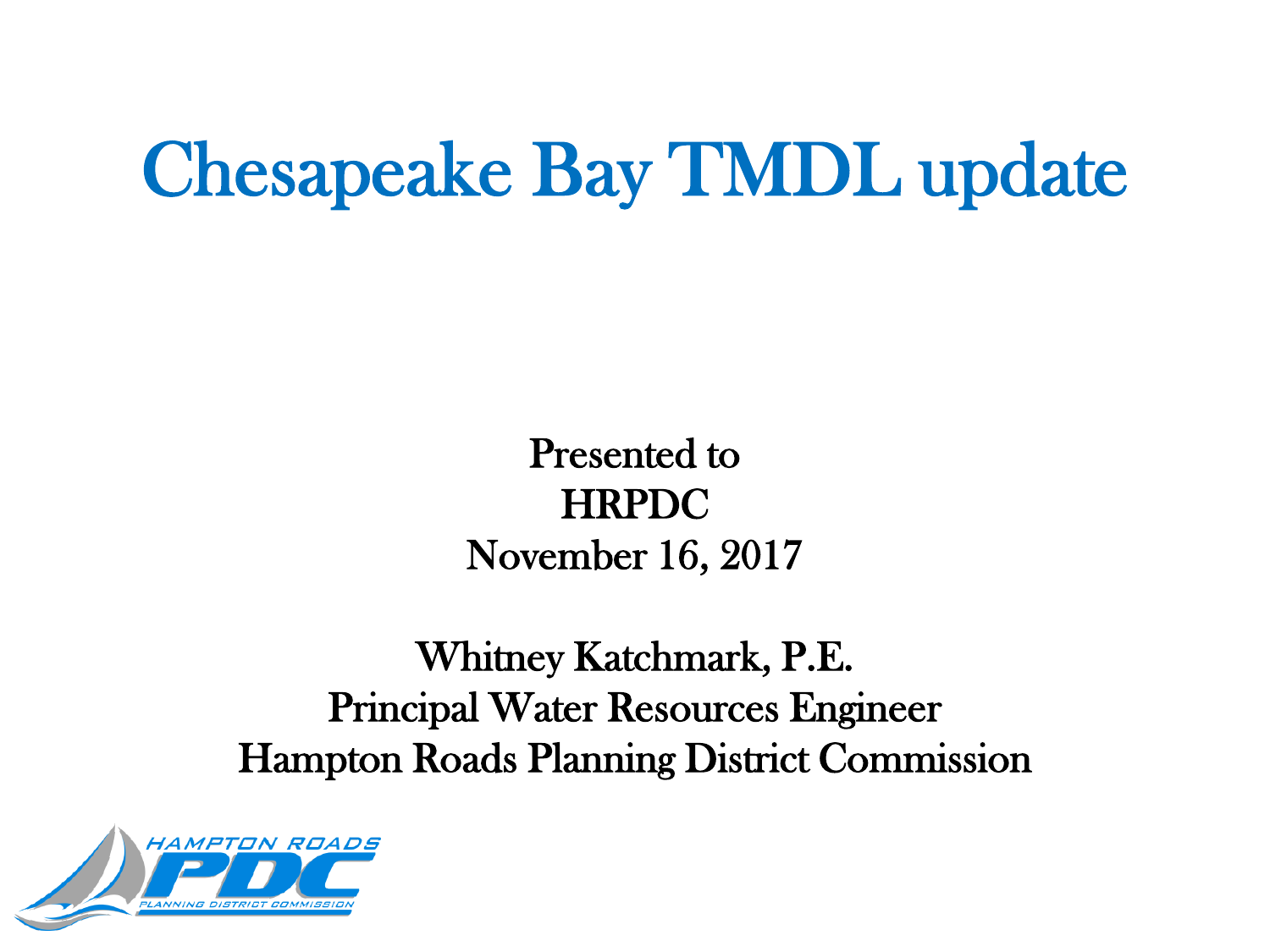## Chesapeake Bay Restoration: 50-year History & Look Forward

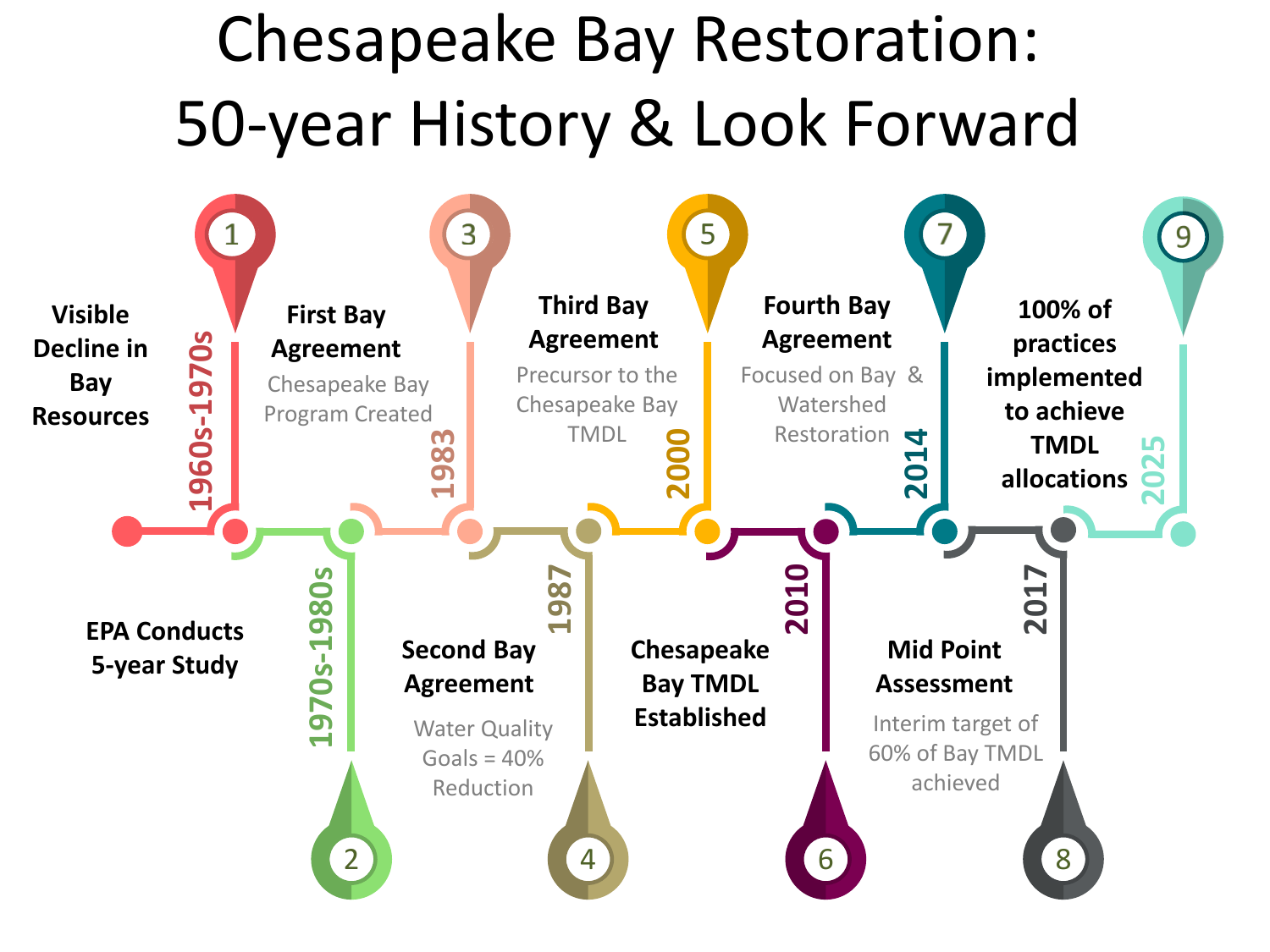#### Virginia's Simulated Pollution Loads Delivered to the Bay (million pounds/year)

#### **Midpoint Targets for Nitrogen and Phosphorus are being met**



Dash Lines = 2017 Target Solid Lines = 2025 Target

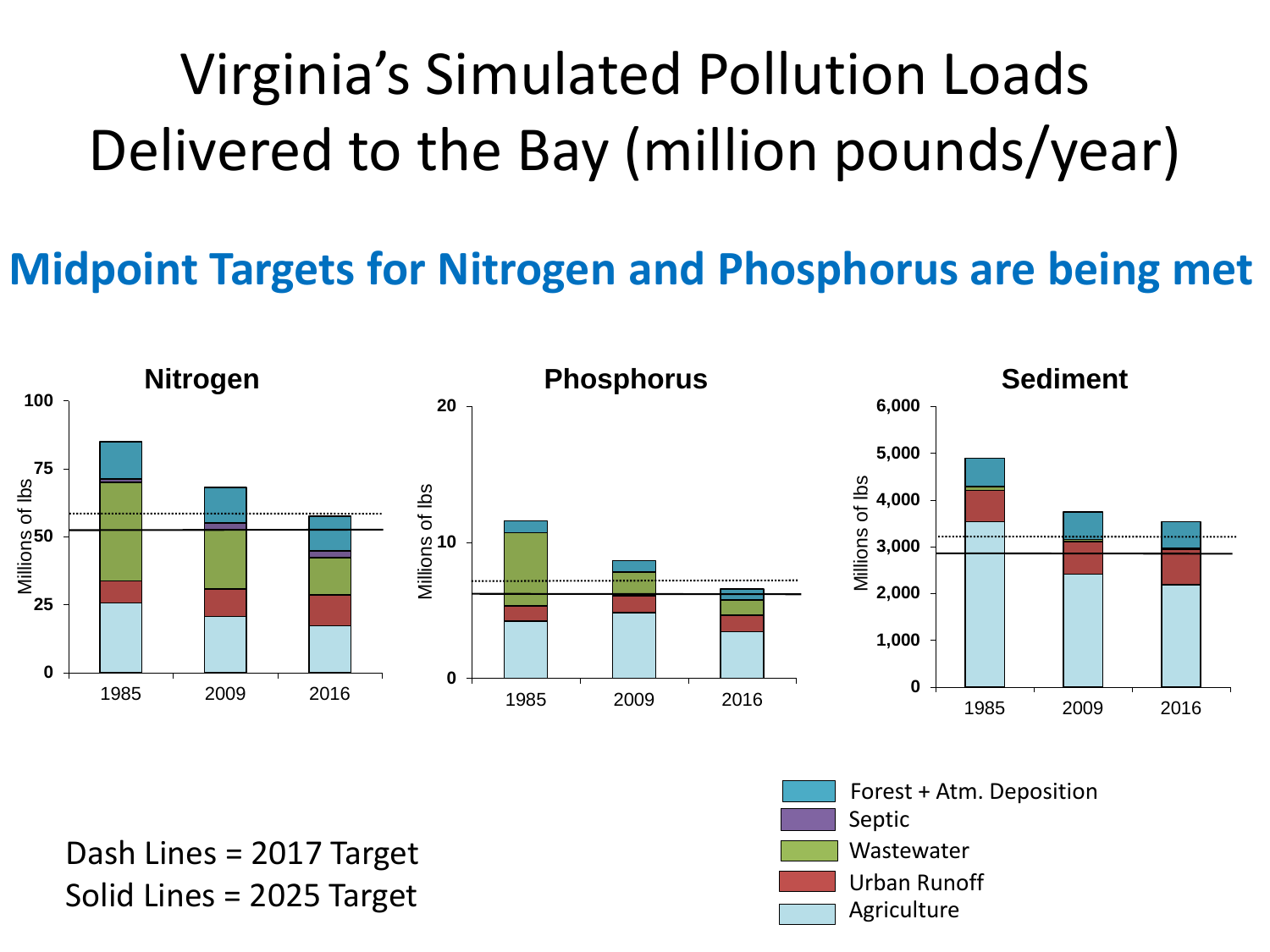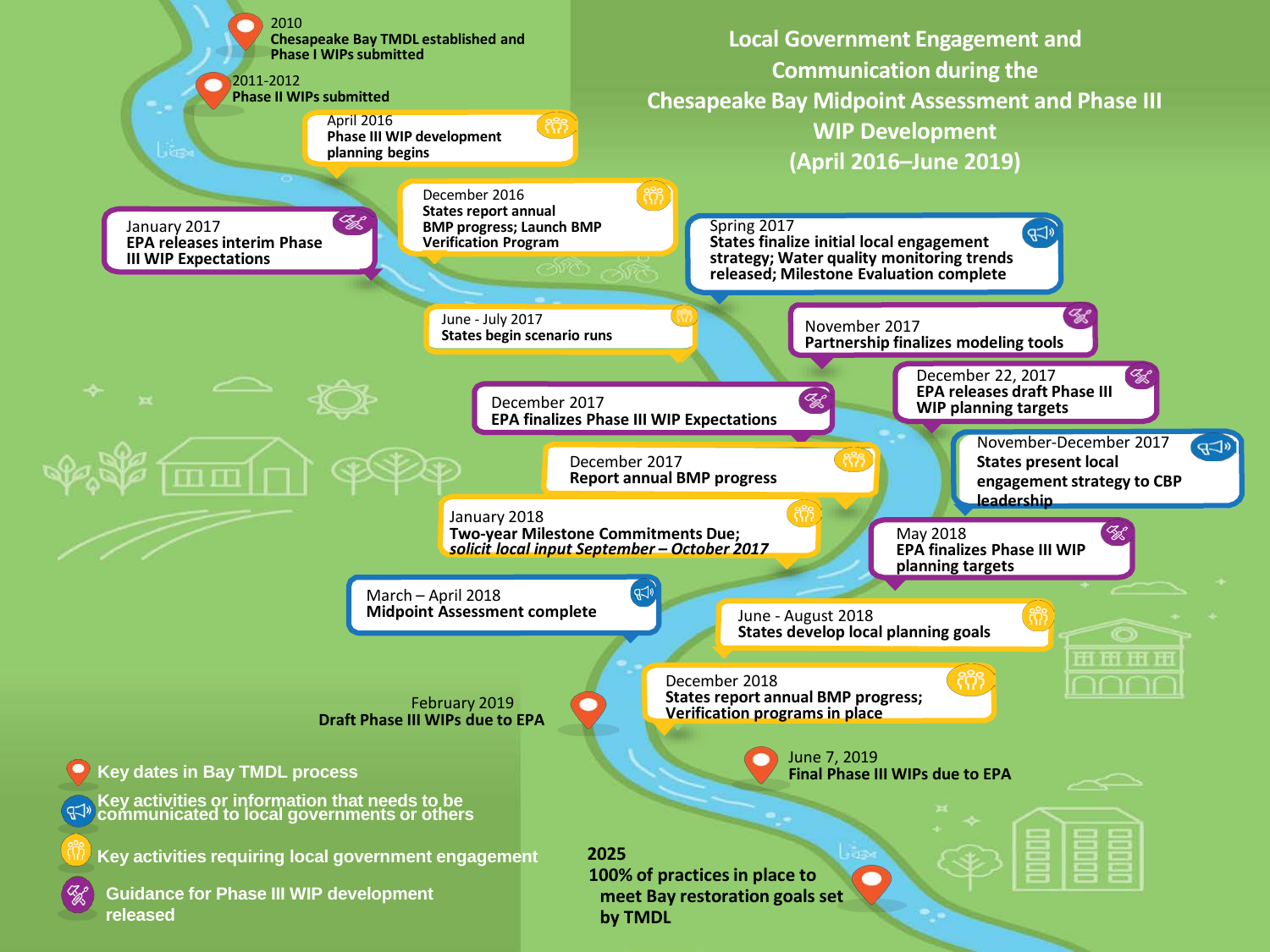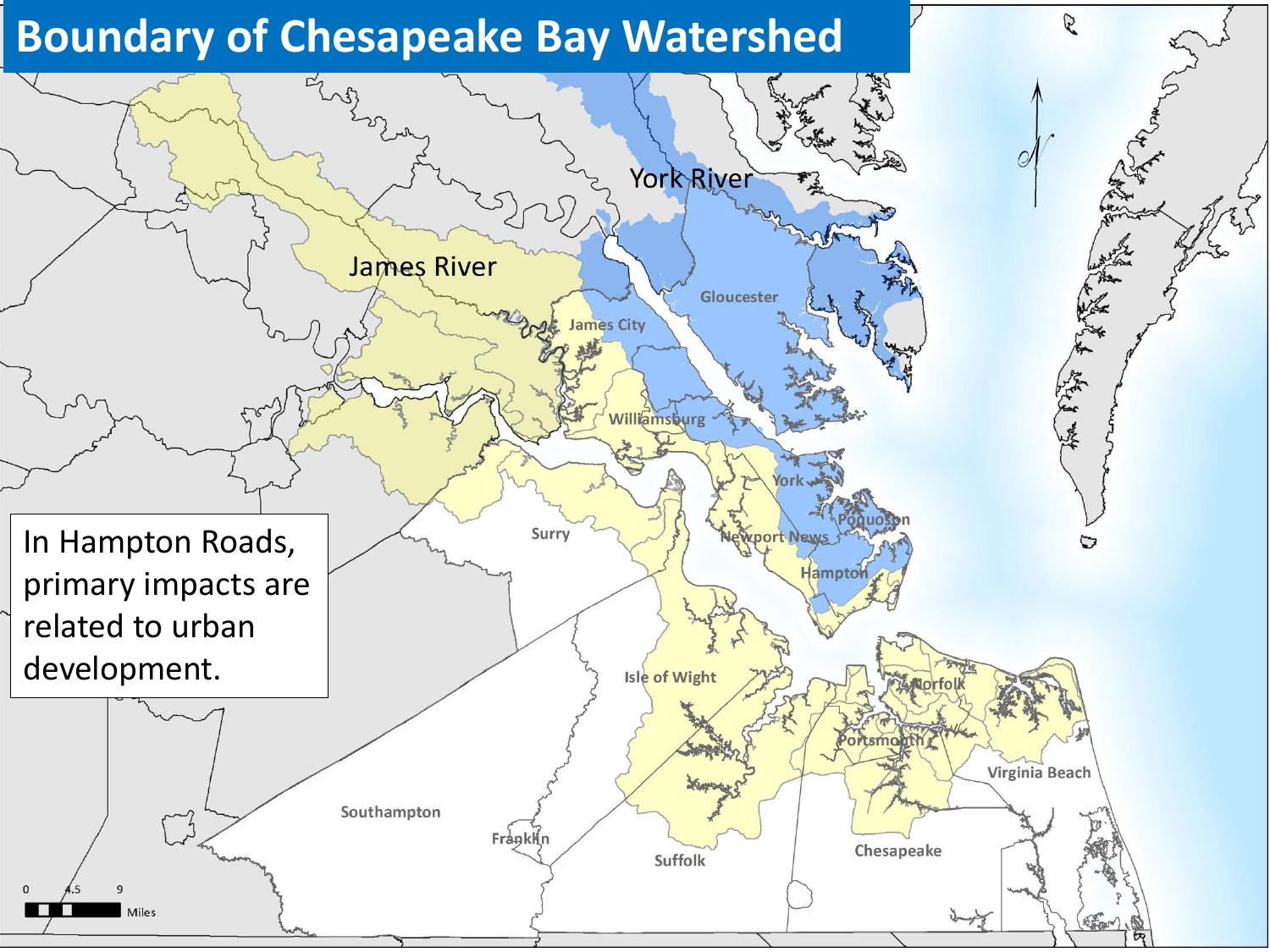## 2010: TMDL Established

Two Strategies proposed to reduce Stormwater Loads

**Reduce Future Nutrient Loads**

- **New Development and Redevelopment will increase nutrient loads by creating impervious area & lawns.**
- **New regulations set criteria to make future development "nutrient neutral".**

#### **Reduce Existing Nutrient Loads**

 **Impervious areas and lawns already deliver too much nutrients to waterways.**

 **MS4 permits will require localities to build BMPs that remove nutrients from stormwater before it reaches waterways**.

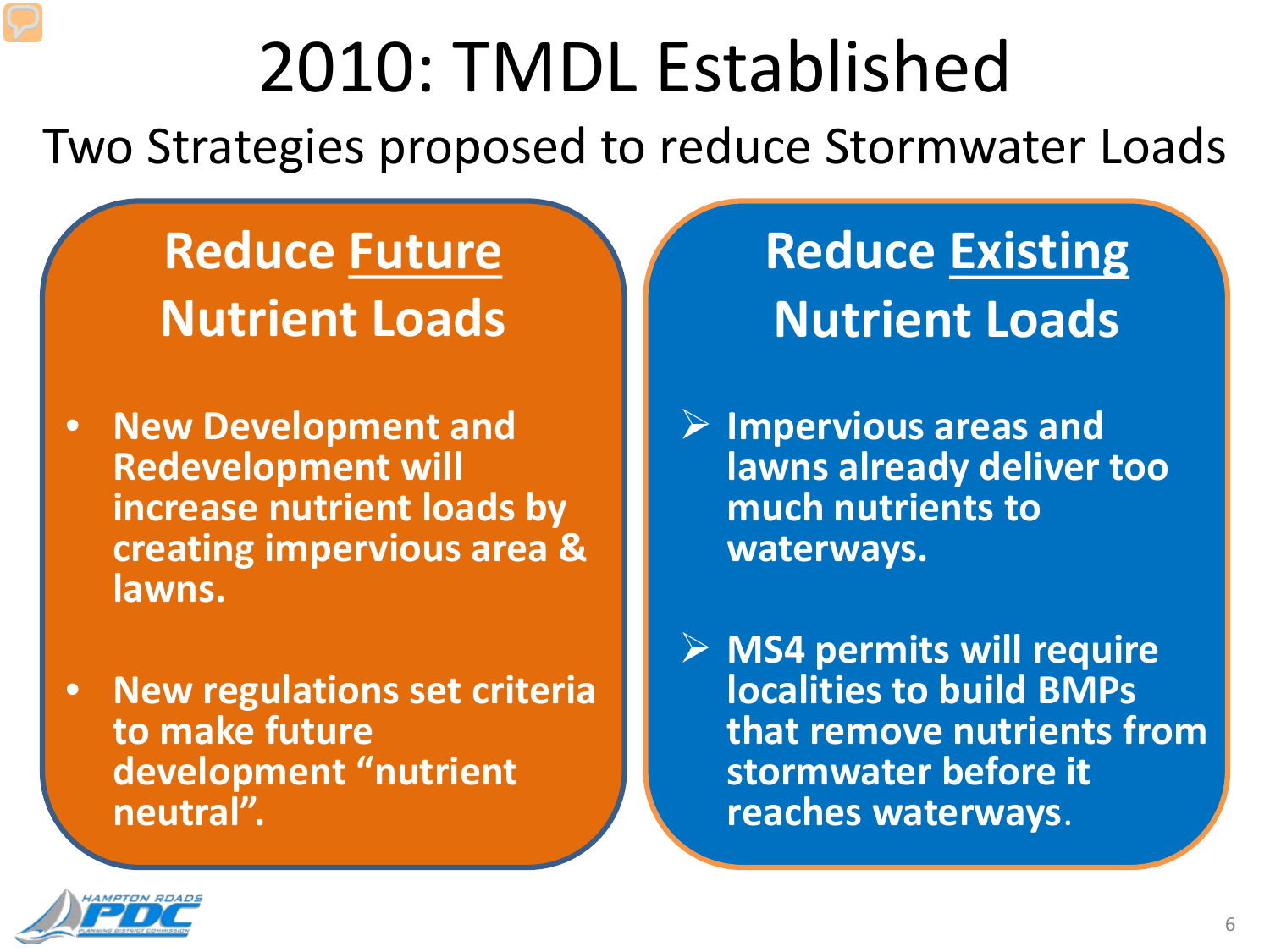### MS4 Retrofits: Rough Cost Estimates

| Locality                       | <b>Total Cost over</b><br>15 years | Locality                 | <b>Total Cost over</b><br>15 years |
|--------------------------------|------------------------------------|--------------------------|------------------------------------|
| Chesapeake                     | \$255M                             | <b>James City County</b> | \$87M                              |
| Hampton                        | \$198M                             | Poquoson                 | \$14M                              |
| <b>Newport News</b>            | \$224M                             | <b>Suffolk</b>           | \$109M                             |
| <b>Norfolk</b>                 | \$280M                             | Williamsburg             | \$18M                              |
| Portsmouth                     | \$125M                             | <b>York County</b>       | \$94M                              |
| Virginia Beach                 | \$323M                             | <b>Gloucester County</b> | \$33M                              |
| Isle of Wight                  | \$40M                              | <b>Surry County</b>      | \$7M                               |
| <b>Hampton</b><br><b>Roads</b> |                                    | \$1.8B                   |                                    |

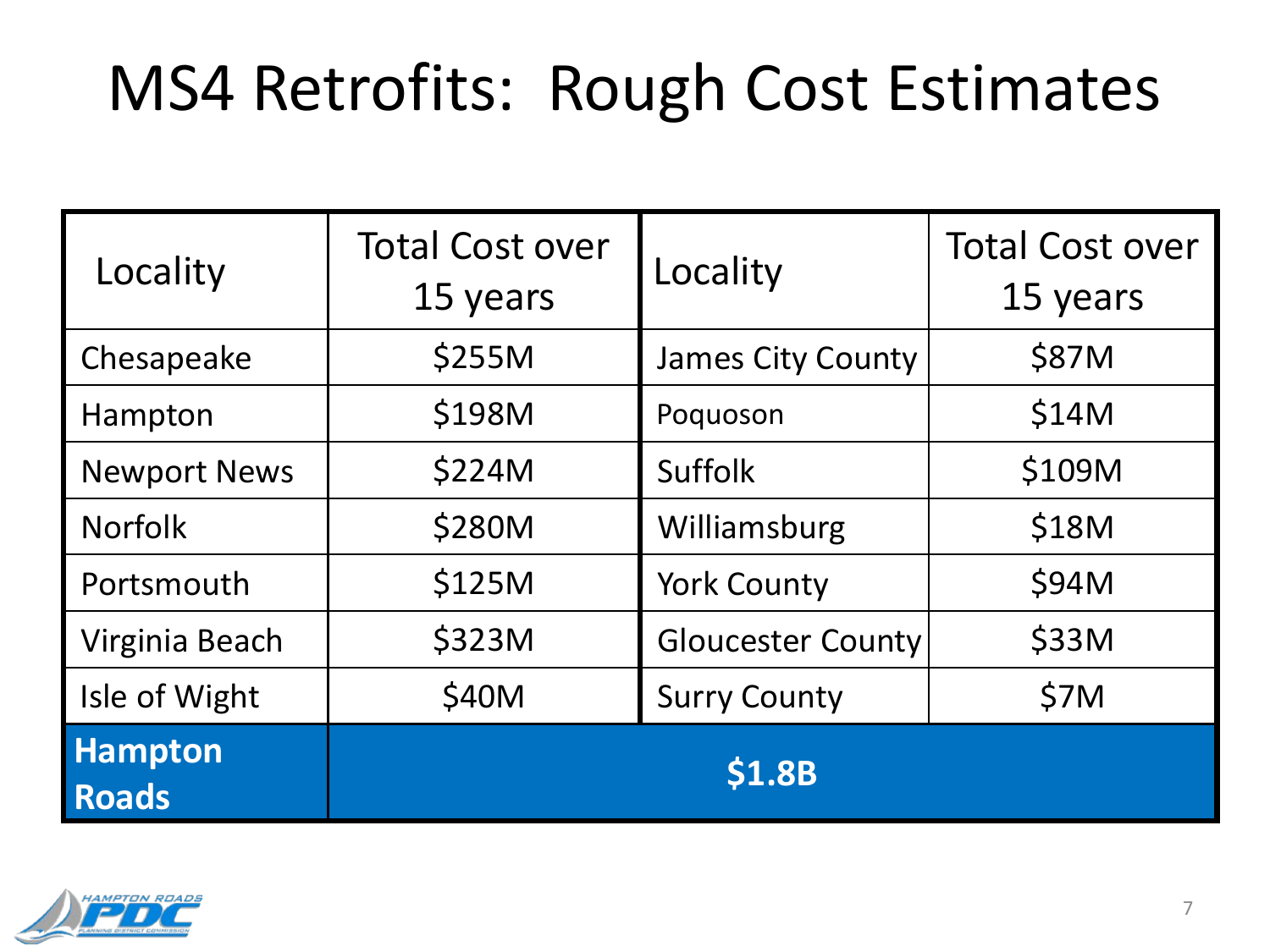### 2017: TMDL Midpoint MS4 Permits with Bay Requirements

- **New stormwater regulations went into effect and locality ordinances updated to implement.**
- **New MS4 permits with Bay Requirements issued.**
- **Stormwater Local Assistance Fund created.**



- **MS4 retrofit requirements can be met through trading with HRSD.**
- **Localities signed Memorandums of Understanding providing credits until 2036.**
- **Localities can pivot to focus on stormwater infrastructure maintenance, flooding and local water quality problems.**
- **Stormwater fees won't be reduced but avoided the increases required to construct retrofits.**

#### **Hampton Roads grants from Stormwater Local Assistance Fund**

| <b>Year</b>  | <b>Number</b><br><b>of</b><br><b>Projects</b> | <b>Awards</b><br>(SM) |
|--------------|-----------------------------------------------|-----------------------|
| <b>FY14</b>  | 26                                            | \$6.9                 |
| <b>FY15</b>  | 25                                            | \$4.9                 |
| <b>FY16</b>  | 6                                             | \$3.8                 |
| <b>FY17</b>  | 12                                            | \$4.5                 |
| <b>Total</b> | 69                                            | \$20.1                |

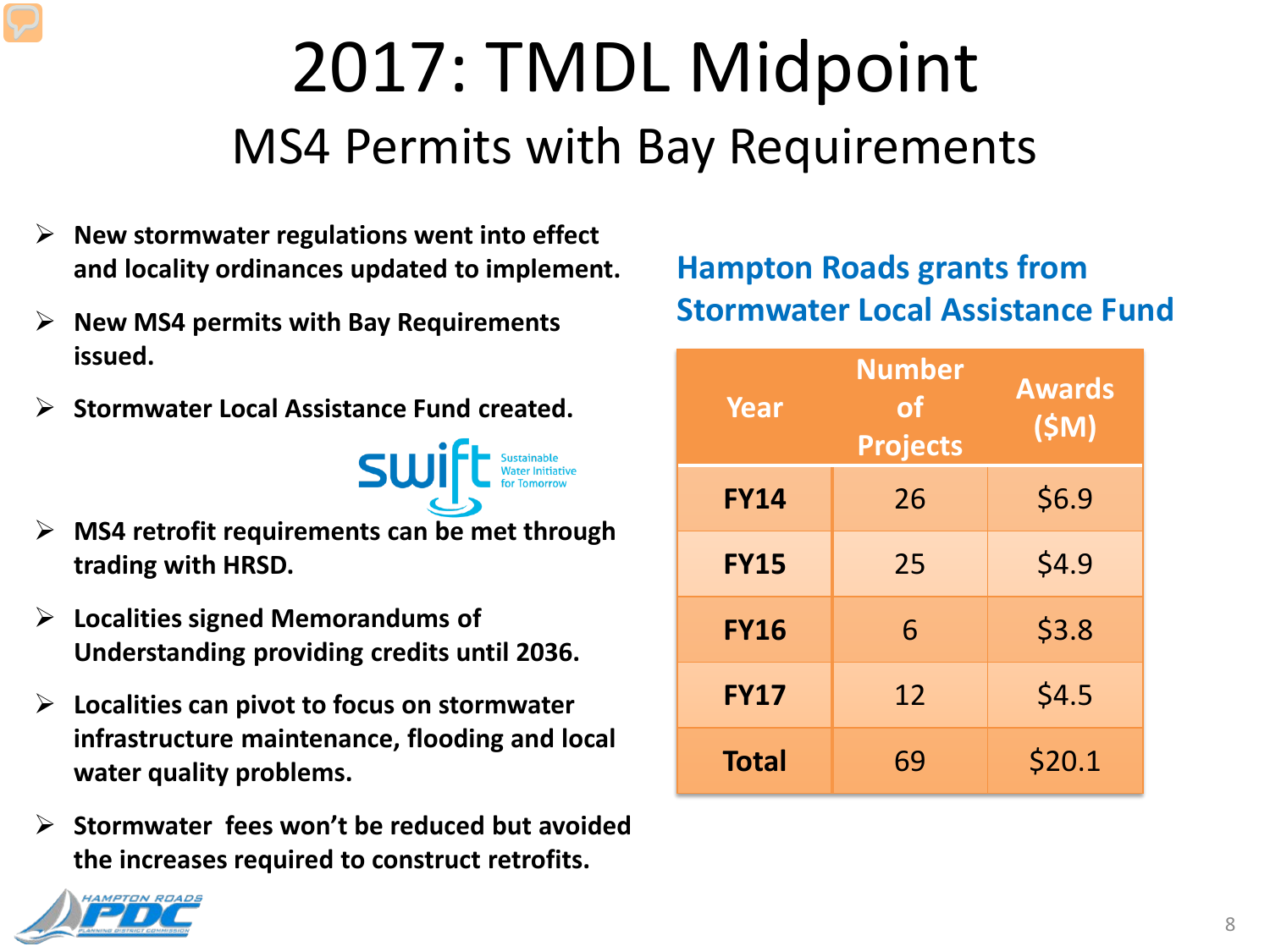## The Urban Monitoring Network

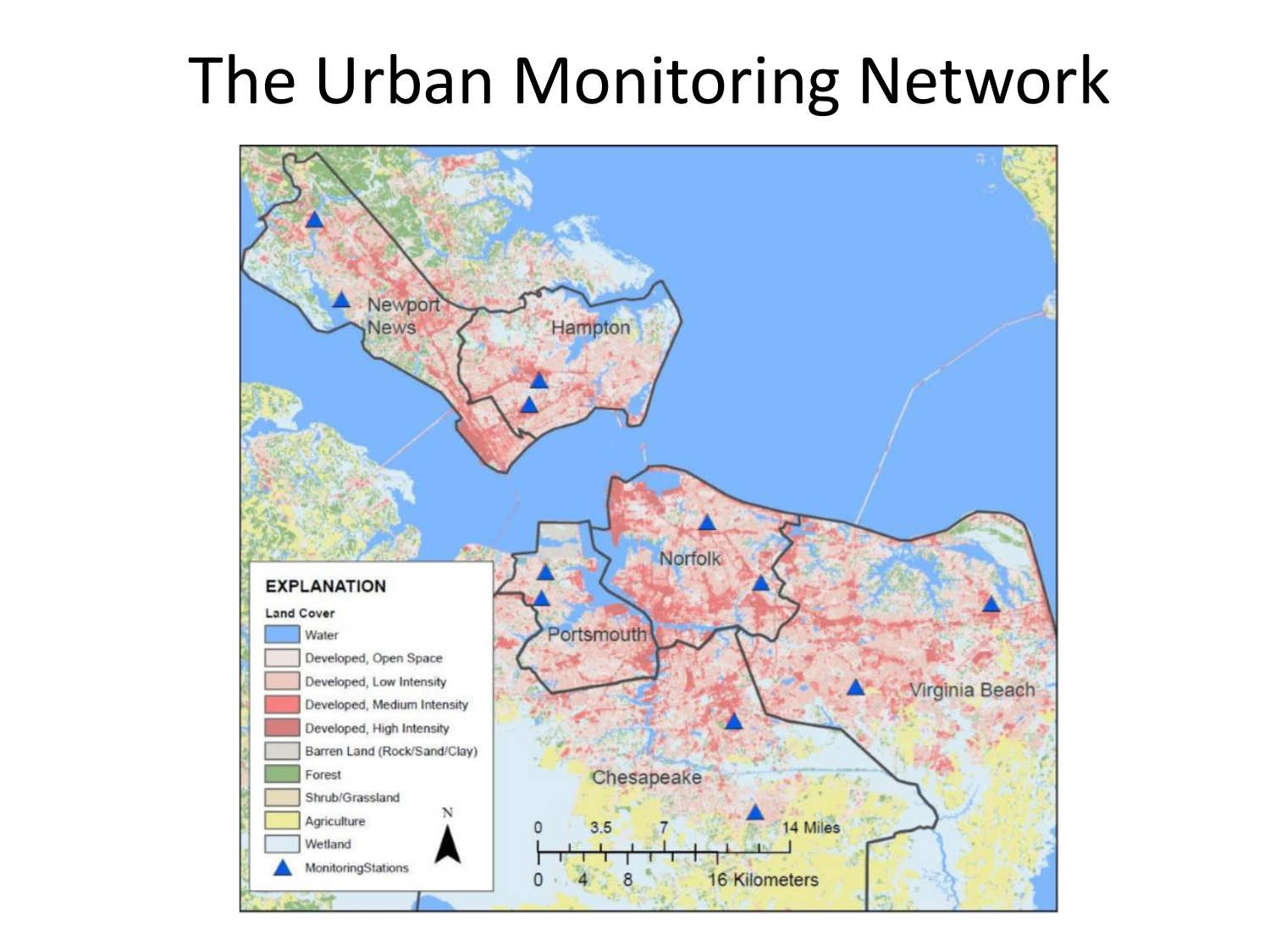#### 2025: TMDL Deadline No Significant Changes Expected

- **Virginia DEQ does not intend to revise the stormwater regulations for development or alter the MS4 requirements related to the Chesapeake Bay TMDL.**
- **However, MS4 permits will be renewed several times before 2025 which creates an opportunity to change locality requirements.**

| <b>Permittee</b>                                                                                                          | 1 <sup>st</sup> Permit Cycle<br><b>5% Removal</b> | 2 <sup>nd</sup> Permit Cycle<br>35% Removal | 3rd Permit Cycle<br>60% Removal          |
|---------------------------------------------------------------------------------------------------------------------------|---------------------------------------------------|---------------------------------------------|------------------------------------------|
| <b>Phase I MS4s:</b><br>Chesapeake, Hampton,<br><b>Newport News, Norfolk,</b><br>Portsmouth, and<br><b>Virginia Beach</b> | July 1, 2016 -<br>June 30, 2021                   | July 1, $2021 -$<br><b>June 30, 2026</b>    | July 1, $2026 -$<br><b>June 30, 2031</b> |
| <b>Phase II MS4s:</b><br><b>James City County,</b><br>Poquoson, Suffolk,<br><b>Williamsburg, York</b><br>County           | July 1, 2013 -<br>June 30, 2018                   | July 1, 2018 -<br>June 30, 2023             | July 1, 2023 -<br><b>June 30, 2028</b>   |

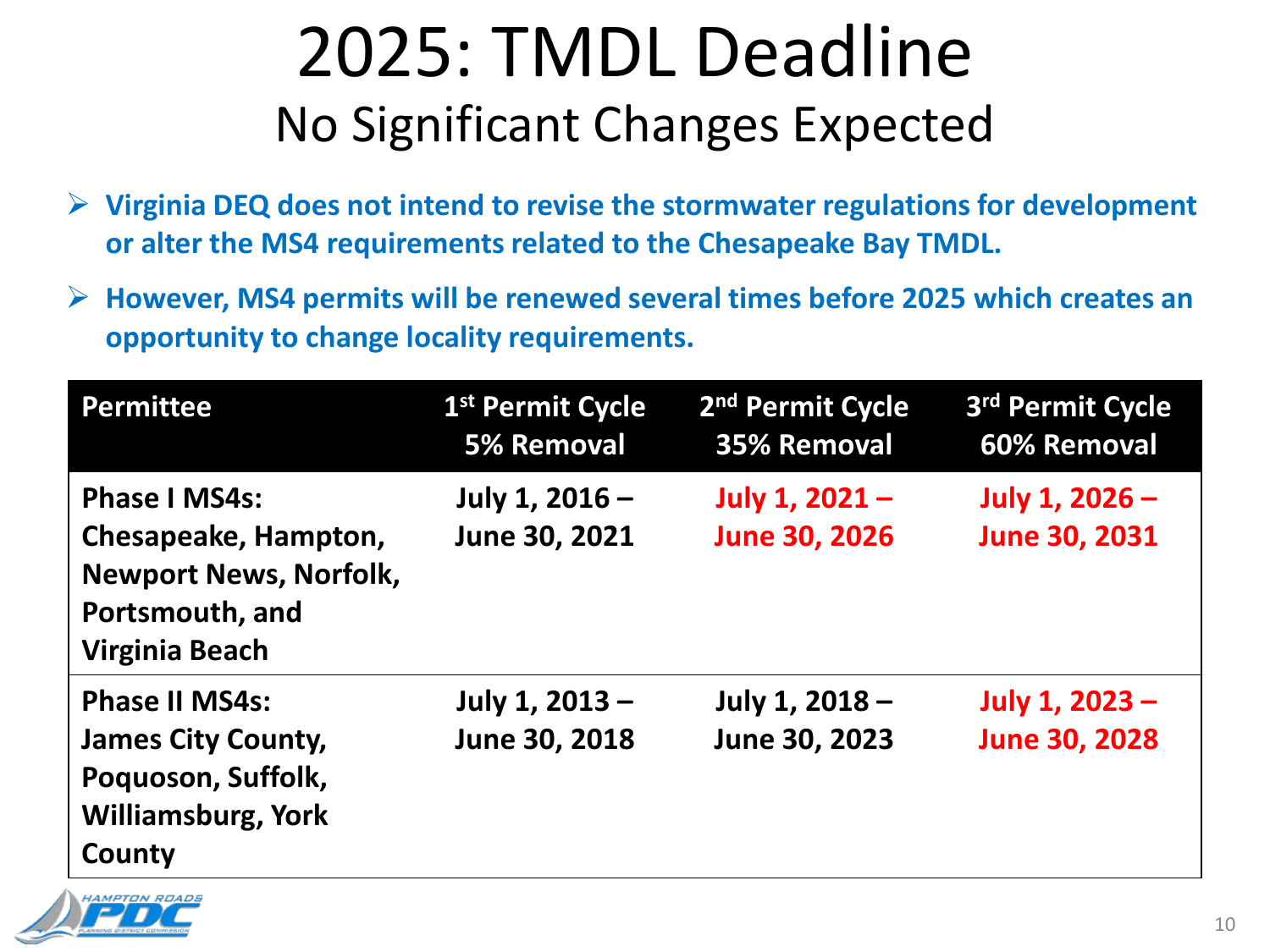#### 2025: TMDL Deadline Uncertainty

**Virginia met the Midpoint Assessment state-wide target:**

**Success due to Wastewater sector**

**Urban sector did not make targets**

**No identified plan to bolster the urban sectors load reduction strategies.**